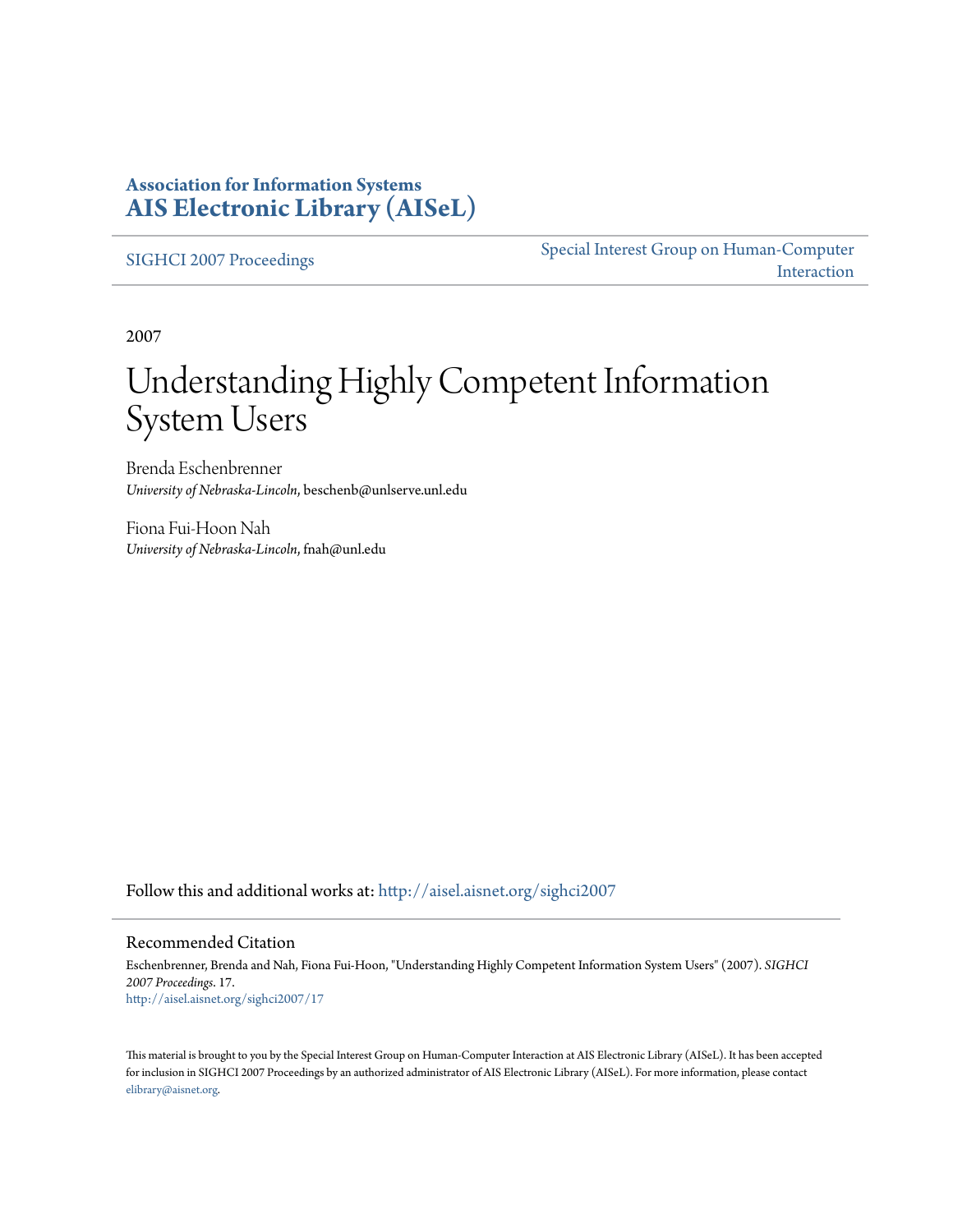# **Understanding Highly Competent Information System Users**

# **Brenda Eschenbrenner** University of Nebraska-Lincoln beschenb@unlserve.unl.edu

# **ABSTRACT**

Individuals differ in their abilities to use information systems (IS) effectively, with some achieving exceptional performance in IS use. Using the Repertory Grid Technique, this research identifies attributes of highly competent IS users that distinguish them from less competent users. Using the Grounded Theory approach, we identified categories and sub-categories of these attributes and used them to develop a conceptual framework to explain IS User Competency. The findings indicate that highly competent users differ from less competent users in their Personality Traits and Disposition Factors, General Cognitive Abilities, Social Skills and Tendencies, Experiential Learning Factors, Domain Knowledge of and Skills in IS, Job Experiences, Generation Factors, and Education. The results not only highlight attributes that can be fostered in other IS users to improve their performance with IS use but they also present research opportunities for IS training and potential hiring criteria for IS users in organizations.

#### **Keywords**

IS user competence, user attributes, repertory grid, grounded theory.

#### **INTRODUCTION**

The ability to utilize information systems (IS) varies among individuals. Some users are able to utilize IS in an effective manner that capitalizes on the opportunities that IS can provide. Others, however, are less likely to experience such benefits from using IS. Jasperson et al. (2005) found that "users employ quite narrow feature breadths, operate at low levels of feature use, and rarely initiate technology- or task-related extensions of the available features" (p. 526). This variation in usage can lead to lower efficiencies in completing a task or lower quality of decision making. Poor quality of IS usage can hinder an IS user's ability to utilize an IS effectively or discover new utilizations of an IS. The reasons behind such variations in quality of IS usage is multi-dimensional (Auer, 1998). One aspect is the differences among individual users themselves. Because the need for proficient and quality IS usage continues to grow, it is important to examine and understand such differences among IS users, and foster these key attributes.

# **Fiona Fui-Hoon Nah** University of Nebraska-Lincoln fnah@unl.edu

Therefore, in this research, we are interested in identifying the attributes of highly competent IS users in the context of their ability to fully utilize IS. In other words, our research question is: "What are the attributes of highly competent users of IS that differentiate them from less capable users in the context of their ability to more fully utilize IS?" This research question is important because intentions to use or adopt IS which has been studied extensively in the MIS literature do not necessarily translate into quality of IS use. Because differences exist in individuals' abilities to engage in quality IS usage, the potential of understanding how some are able to achieve higher levels of quality usage than others presents opportunities for improving overall IS usage. Therefore, the contribution of this research is in developing a grounded understanding of IS user competency.

#### **LITERATURE REVIEW & THEORETICAL FOUNDATION**

Several constructs have been used to describe highly performing IS users in the literature. Marcolin et al. (2000) define user competence as "the user's potential to apply technology to its fullest possible extent so as to maximize performance of specific job tasks" (p. 38). Adapting from Marcolin et al. (2000), the highly competent IS user construct in this study is defined as one who is able to utilize IS to its fullest potential and obtain the greatest performance from IS use. IS, for this research, is defined as a technology-driven system that collects, processes, stores, and distributes information to support the operations, analysis, and decision-making of an organization (Laudon and Laudon, 2006).

Table 1 summarizes our review of the literature by highlighting the various constructs that may be associated with highly competent IS users and their behaviors. Most of these constructs have been utilized to describe IS users and explain intentions to use IS and actual IS usage, but not in the context of achieving quality IS usage by highly competent IS users.

As previously mentioned, actual IS usage and quality IS usage present different outcomes in terms of fully realizing the potential of an IS. Therefore, identifying attributes in IS users by studying highly competent IS users presents opportunities to improve IS usage in other users.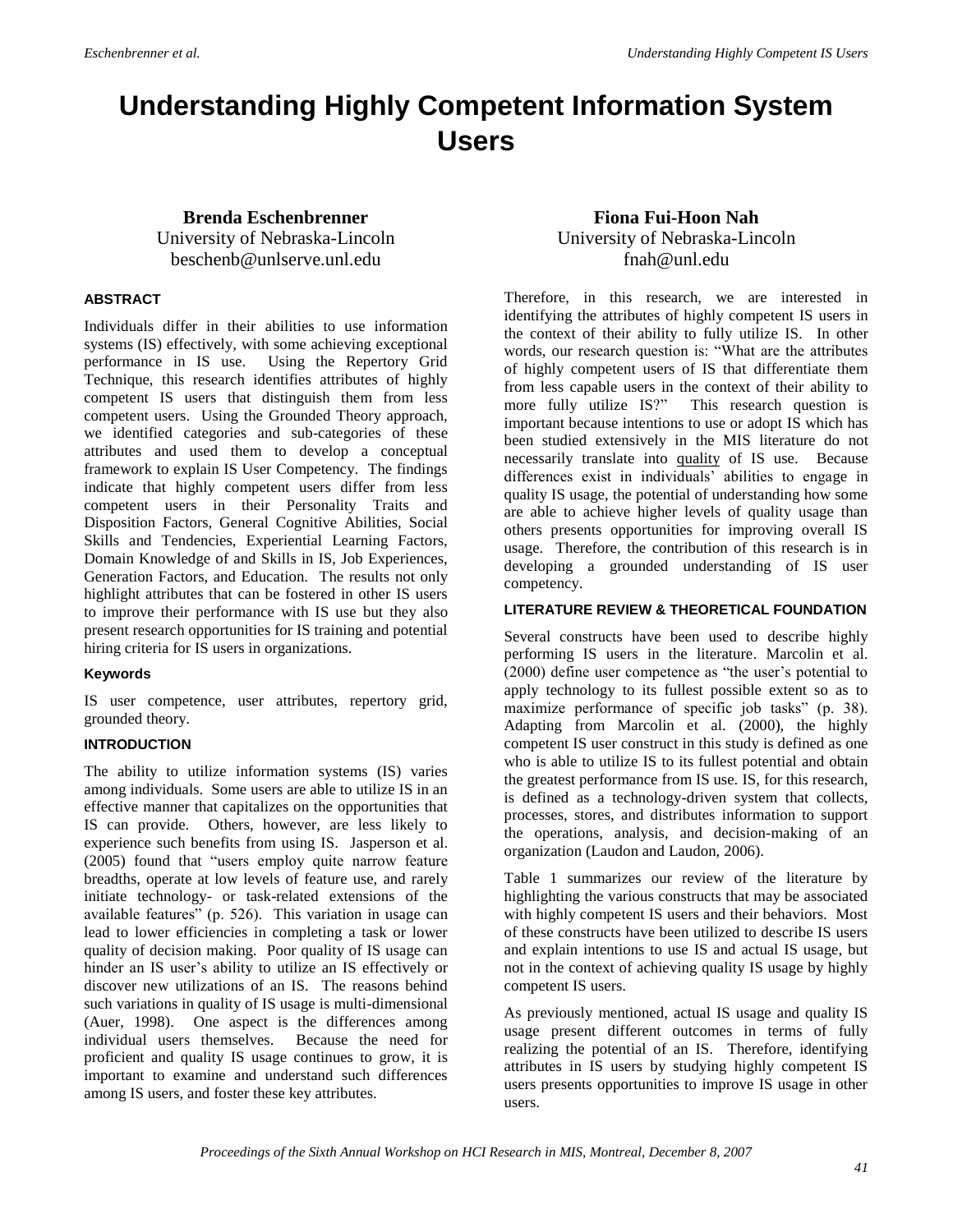| Source                   | Construct                 |
|--------------------------|---------------------------|
| Agarwal & Prasad, 1998   | Personal innovativeness   |
| Yi et al., 2006          | Innovativeness            |
| Rank et al., 2004        | Creativity and            |
|                          | innovativeness            |
| Amabile, 1983 & 1986     | Creativity                |
| Butler & Gray, 2006      | Mindfulness               |
| Bandura, 1997; Compeau   | Perceived self-efficacy,  |
| & Higgins, 1995          | computer self-efficacy    |
| Karahanna, 1999;         | Symbolic adoption         |
| Karahanna & Agarwal,     |                           |
| 2003                     |                           |
| Ghani & Deshpande,       | Theory of optimal flow    |
| 1994                     |                           |
| Webster & Martocchio,    | Microcomputer             |
| 1992                     | playfulness               |
| Chung $&$ Tan, 2004      | Focused attention/control |
|                          | (antecedents of perceived |
|                          | playfulness)              |
| Burger & Blignaut, 2004; | Computer attitude         |
| Loyd & Gressard, 1984    |                           |

**Table 1. Previous Research Constructs**

#### **RESEARCH METHODOLOGY**

We utilized the Repertory Grid Technique (RepGrid) as the data collection method. RepGrid is based on Kelly's personal construct theory (Hunter, 1997 citing Kelly 1955, 1963). The premise of personal construct psychology is that each individual is her or her own scientist and that, according to Kelly, each individual creates a theoretical framework or a personal construct system in order to give meaning to various phenomena (Fransella et al., 2004; Stewart, 1981). Hence, RepGrid is an appropriate technique to uncover the personal construct systems associated with attributes of IS users. In the context of this research, RepGrid was used to identify constructs that distinguish highly competent users from others who are less capable of utilizing IS. This RepGrid study was conducted with business professionals who are also IS users in order to elicit their personal constructs of attributes that distinguish highly competent users from others. Details of the RepGrid technique are explained in Stewart (1981) and Fransella et al. (2004). Our research procedures consist of seven main steps:

#### **Step 1: Participant Selection**

Participants for the study comprise IS users who are business professionals from a variety of industries (to increase the breadth of participants' personal constructs on highly competent user attributes and increase the generalizability of our findings). Data collection continued until we surpassed the point of saturation (where no new constructs emerged). Tan and Hunter (2002) indicated that a sample size of 15 to 25 is generally adequate to reach the saturation point.

In this step, *elements,* which are the focal point of the study, were selected from IS users that a participant is familiar with. The participant was asked questions to help them identify highly and least competent IS users that they know and then asked to identify the top and bottom three IS users from each of these categories. These six identified users were included in the pool of elements and utilized in step 3.

#### **Step 3: Identify Constructs**

Elements are interpreted with the use of bipolar dimensions, or personal constructs, with which they can identify what some person/place/thing is and what it is not (Fransella et al., 2004). The research participant was asked to identify constructs using the triadic approach in which three elements were selected by the researcher and the participant was asked to identify how two of them were similar but different from the third in the context of their ability or inability to utilize IS. Confirmation was solicited to identify the positive and negative ends of the construct. Also, the laddering approach was utilized in which questions such as "how" and "why" were asked to gain further insight into the meaning of the participant's constructs (Tan and Hunter, 2002).

#### **Step 4: Develop Links**

*Links* illustrate the relationship between elements and constructs from the research participant's perspective, as well as interpretations of similarities and differences (Tan and Hunter, 2002). In this research, the participant was first asked to physically arrange the elements' cards so they were ranked in terms of representing their relative positions on the bipolar constructs identified. Then, the participant was asked to rate the elements on a 1 to 9 scale, with 1 being the negative end and 9 the positive end.

Steps 3 and 4 were repeated until no new constructs emerged or the point of redundancy was reached. Reger (1990) indicates that previous research identifies seven to ten triads to be sufficient. Once the point of saturation was reached with the existing pool of elements, we proceeded to step 5.

#### **Step 5: Final Elicitation**

Two additional elements that represent the extreme ends of the bipolar constructs, an Ideal User and an Incompetent User, were included in the pool of elements to support and enhance the construct elicitation process. Definitions for these individuals (utilizing the definition of highly competent user noted above) were provided to the participant. This step is included *after* the above procedures with the original set of six elements to introduce additional opportunities to elicit any other constructs that the participant felt would be associated with his/her conception of a highly competent user that may have not been identified with the previous six elements. Steps 3 and 4 were repeated ensuring that each triad had the Ideal User, Incompetent User, or both

#### **Step 2: Select Elements**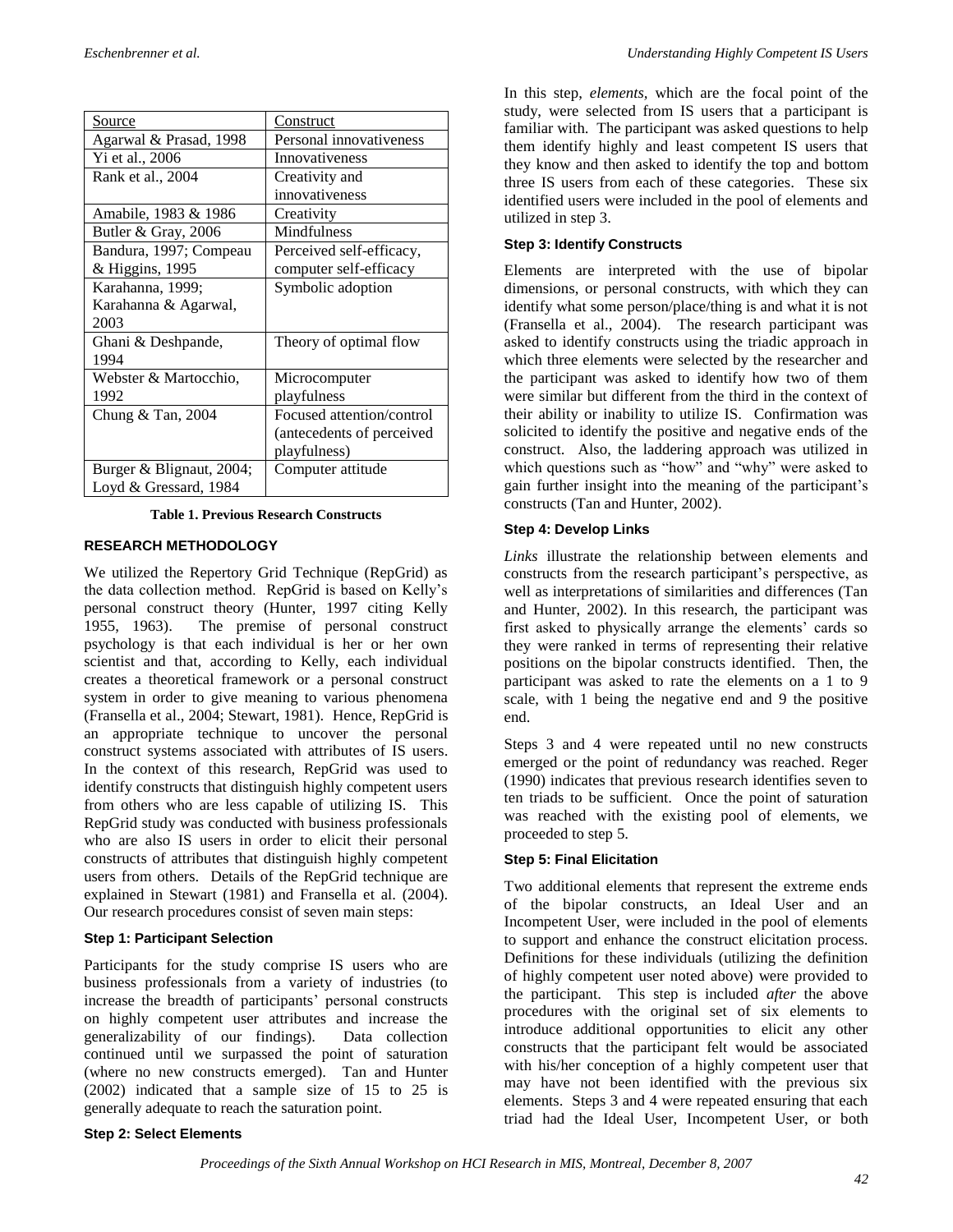included. The steps were repeated until the point of redundancy or saturation was reached.

#### **Step 6: Visual Focusing & Review**

After the grids completion, visual focusing of the grid was utilized to ensure the participant agreed with what had been accomplished. To further verify the reliability of the constructs elicited, during the final stage of the interview, the participant was asked to focus on the highly competent users of IS that they identified earlier and asked additional probing questions. If any new constructs emerged, they were included in the existing list and step 4 was repeated to develop the links.

#### **Step 7: Analysis of RepGrids**

To conduct a qualitative analysis of the RepGrids generated from the data, the constructs that were generated were categorized following Stewart's (1981) approach of content analysis and Strauss and Corbin's (1998) open coding methodology. The Q-sort method was also utilized in which each of two coders grouped the constructs into categories following the method described by Moore and Benbasat (1991). Constructs were grouped based on similarities and differences, and those that were put in the same pile were provided a label. The intercoder consistencies were then evaluated, followed by allowing independent corrections to be made by each coder. The final discrepancies were then resolved between the two coders through consensus.

#### **Data Collection**

A total of 20 RepGrid sessions were conducted with 10 males and 10 females, and 416 constructs were generated from the sessions. Research participants have an average work experience of 15 years and average experience using IS of 11 years. Half of the participants are in management/supervisory positions and examples of information systems used by participants include SAP, AS/400, and Lawson.

Constructs that were generated by participants were coded according to the open coding methodology outlined by Strauss and Corbin (1998) and the sorting procedure described by Moore and Benbasat (1991).

To address potential issues of construct validity and reliability, Yin's (1994) three Principles of Data Collection were followed.

#### **DATA ANALYSIS**

The grounded theory approach (including open, axial and selective coding) was used to analyze the qualitative data collected and to develop a conceptualization of IS User Competency. Strauss and Corbin (1998) also acknowledge that the use of existing literature can be supplemental to the theory development stage in a variety of ways. Therefore, existing literature is used to help identify the relationships among the themes and related categories.

Several overarching themes emerged from the coding process. The core category or theme that emerged is the User Competency Chain. The entire framework, as well as the User Competency Chain within the framework, represents our theoretical conceptualization of user competency derived from this research *(note: framework will be included in the presentation)*. General Cognitive Abilities, Personality Traits and Disposition Factors, Job Experience, Education, Generation Factors, and Social Skills and Tendencies are all factors that contribute to the User Competency Chain.

#### **User Competency Chain**

User competencies are recognized, as defined earlier within the highly competent user construct, as the ability to utilize IS to its fullest potential and obtain the greatest performance from IS use. The premise of this proposed chain is that Experiential Learning and Domain Knowledge of and Skills in IS are key to development of user competency. These categories acknowledge that the highly competent user develops knowledge and skills from their utilization of and direct interactions with technology.

The category of Experiential Learning (defined as the direct interaction with, perception of, and willingness to explore IS) has been modified to acknowledge Enactive Learning (learning through direct interaction with a task) from the learning or education literature (Bruning et al., 2004 citing Bandura, 1986). Ericsson et al. (1993) indicate that expert performance is obtained by a commitment to deliberate practice. Therefore, Experiential Learning, which would allow continuous practice and exposure to technology, can lead to User Competency.

Within the theme of Experiential Learning is Exposure to Technology, Willingness to Try and to Explore, and Perception of IS Value. Exposure to Technology represents IS users' prior experiences with using technology, and can be influenced by Generation Factors or the generation that an individual belongs to. Willingness to Try and to Explore represents one's comfort with using and trying out technologies. Perception of IS Value recognizes an individual's ability to see the benefits and opportunities that IS can provide.

The category Willingness to Try and to Explore is similar to personal innovativeness in the domain of information technology which is defined as "the willingness of an individual to try out any new information technology" (Agarwal and Prasad, 1998, p. 206).

Perception of IS Value is related to the dimension of symbolic adoption (Karahanna and Agarwal, 2003, Nah et al., 2004) in which one has a positive evaluation of the return to be obtained from using technology or its worthiness. Symbolic adoption research has identified relationships with self-determined motivation and symbolic adoption as an antecedent of intentions to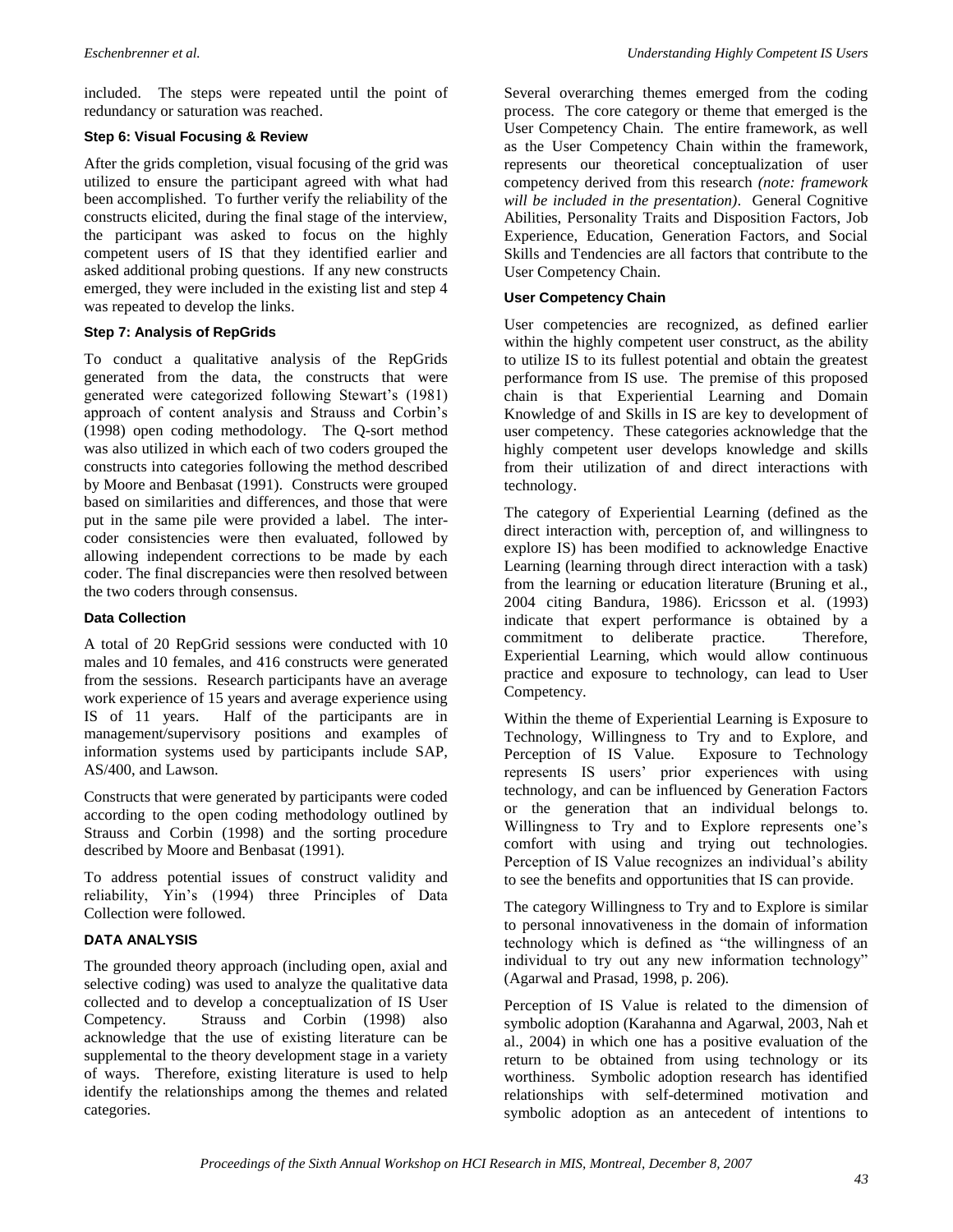explore (similar to the attribute of Willingness to Try and to Explore).

#### **Factors Contributing to User Competency Chain**

The factors that contribute to the User Competency Chain will be described below.

#### *General Cognitive Abilities, Education, & Job Experience*

General Cognitive Abilities encompass one's Intellectual Abilities as well as one's Ability and Desire to Learn, with both of these categories contributing to one's Ability to Solve Problems.

Education refers to IS users holding a higher education degree, which can impact User Competency Chain via Domain Knowledge of and Skills in IS and Exposure to Technology.

Job Experience encompasses specific experiences that contribute to IS skills as well as a variety of experiences.

#### *Personality Traits & Disposition Factors*

Personality traits and disposition factors describe highly competent users' ambition and self-assurance, flexible and unconstrained approach to accomplishing a task, natural inclination to explore and probe without fear, and efficiency with which they operate.

#### *Social Skills & Tendencies/Vicarious Learning*

The theme of Social Skills and Tendencies incorporates the categories of Willingness to Teach, Share, and Collaborate as well as Communication Skills. This theme highlights the interactions that highly competent IS users have with other users which may produce a different form of learning or provide insights that weren't possible to discover in one's own environment or on one's own, hence potentially influencing User Competency. The category of Social Skills and Tendencies has also been modified to acknowledge Vicarious Learning (Bruning et al.'s 2004 citation of Bandura, 1986) which is achieved through observing or discussing specific tasks with others.

#### **Summary of Findings**

Research participants indicated that attributes of highly competent users include their prior use and continued use of technologies as well as their comfort levels with trying technologies and using IS. Highly competent users are able to see the value that IS can provide and have an understanding as well as the capability to operate IS. Participants indicated that the highly competent users they know tend to belong to a younger generation and hold a higher education degree. Communication skills as well as their willingness to use these skills to work with others were also identified. Highly competent users were described as having the capacity to learn and tend to initiate their own learning, have logical and analytical approaches, and have rapid processing and learning speeds. They were labeled as being driven, committed, and positive in their outlook. Also, they were noted as attuned to accuracy and efficiency in managing their time. With an exploratory nature and openness to change, they are able to reason about new ideas and visualize in multiple dimensions and perspectives. Holding a higher level of self-assurance, they are more willing to expose themselves to risks.

#### **CONCLUSION, IMPLICATIONS & FUTURE RESEARCH**

This research contributes to the theoretical conceptualization of IS user competency. A framework for explaining IS User Competency was developed based on Strauss and Corbin's grounded theory approach. Various attributes that distinguish highly competent from less competent users were identified and they provide insight into users' ability to effectively utilize IS.

Identifying the attributes of highly competent IS users may shed light onto promising areas of both research and training that will most benefit other IS users. The attributes that were identified can be further scrutinized and tested to isolate those that can be trained or acquired by others versus those that are not. In future research, specific interventions (e.g., training programs) that encourage or develop the identified attributes will be explored. For those that are more innate, the attributes may present specific criteria that organizations can utilize in hiring individuals whose attributes will more appropriately fit with the job expectations. Overall, identifying the attributes that are most likely to foster highly competent IS users will provide greater opportunities for improved IS proficiency and greater IS benefits being realized for IS users.

#### **REFERENCES**

- 1. Agarwal, R. and Prasad, J. "A Conceptual and Operational Definition of Personal Innovativeness in the Domain of Information Technology," *Information Systems Research* (9:2), 1998, pp. 204-215.
- 2. Amabile, T.M. *The Social Psychology of Creativity*, Springer-Verlag, New York, 1983.
- 3. Amabile, T.M. *Creativity in Context*, Westview Press, Colorado, 1996.
- 4. Auer, T. "Quality of IS Use," *European Journal of Information Systems* (7:3), 1998, pp. 192-201.
- 5. Bandura, A. *Social Foundations of Thought and Action*, Prentice Hall, Englewood Cliffs, New Jersey, 1986.
- 6. Bandura, A. *Self-Efficacy: The Exercise of Control,*  W.H. Freeman and Company, New York, 1997.
- 7. Bruning, R.H., Schraw, G.J., Norby, M.M., and Ronning, R.R. *Cognitive Psychology and Instruction*, Pearson Education Inc, New Jersey, 2004.
- 8. Burger, A. and Blignaut, P. "A Computer Literacy Course may Initially be Detrimental to Students' Attitudes towards Computers," in *Proceedings of the 2004 Annual Research Conference of the South African Institute of Computer Scientists and*